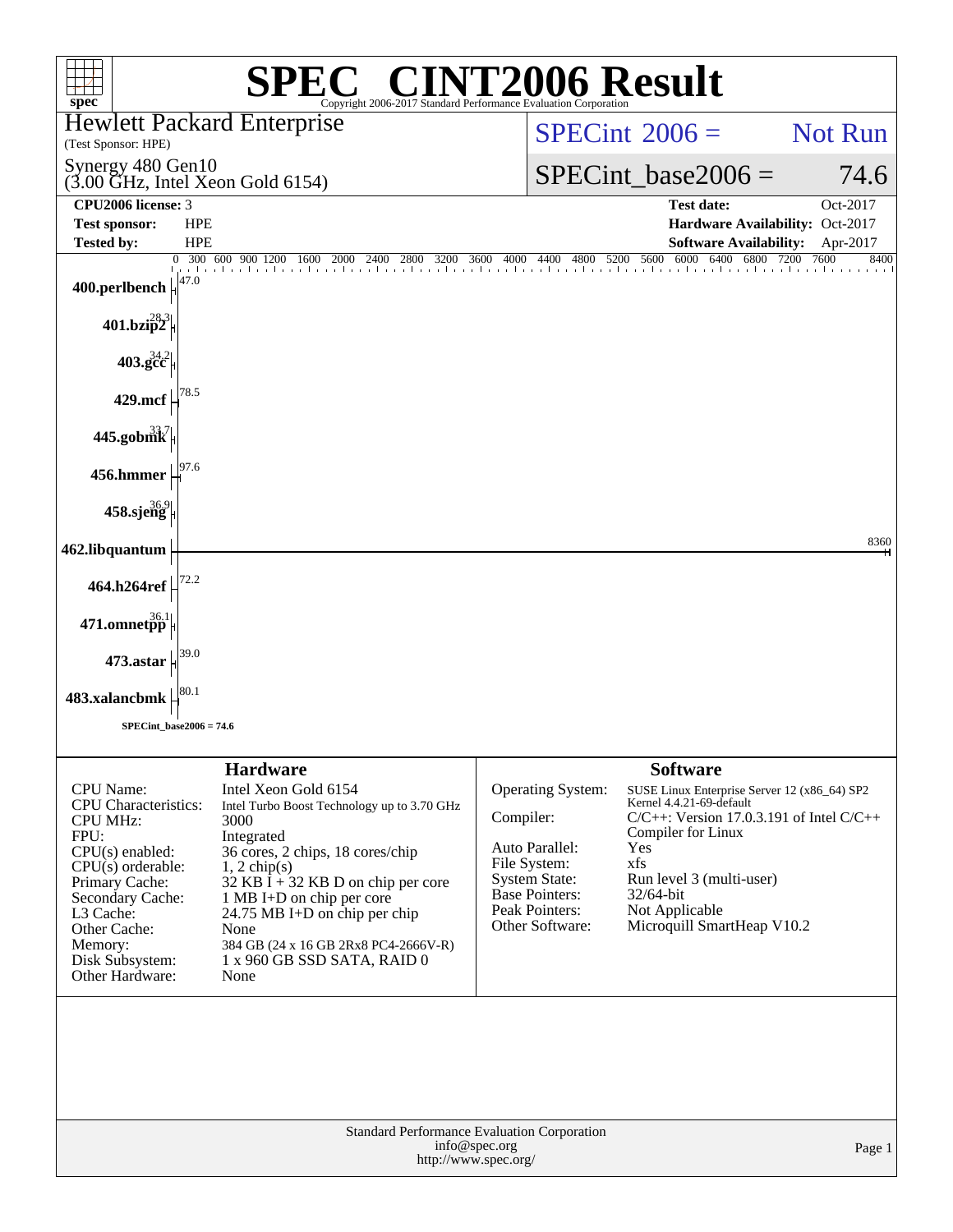

Hewlett Packard Enterprise

(Test Sponsor: HPE)

(3.00 GHz, Intel Xeon Gold 6154) Synergy 480 Gen10

 $SPECint2006 =$  Not Run

# SPECint base2006 =  $74.6$

**[CPU2006 license:](http://www.spec.org/auto/cpu2006/Docs/result-fields.html#CPU2006license)** 3 **[Test date:](http://www.spec.org/auto/cpu2006/Docs/result-fields.html#Testdate)** Oct-2017 **[Test sponsor:](http://www.spec.org/auto/cpu2006/Docs/result-fields.html#Testsponsor)** HPE **[Hardware Availability:](http://www.spec.org/auto/cpu2006/Docs/result-fields.html#HardwareAvailability)** Oct-2017 **[Tested by:](http://www.spec.org/auto/cpu2006/Docs/result-fields.html#Testedby)** HPE **[Software Availability:](http://www.spec.org/auto/cpu2006/Docs/result-fields.html#SoftwareAvailability)** Apr-2017

### **[Results Table](http://www.spec.org/auto/cpu2006/Docs/result-fields.html#ResultsTable)**

|                                                                                                          | <b>Base</b>    |              |                |       |                |       |                | <b>Peak</b>  |                |              |                |              |  |  |
|----------------------------------------------------------------------------------------------------------|----------------|--------------|----------------|-------|----------------|-------|----------------|--------------|----------------|--------------|----------------|--------------|--|--|
| <b>Benchmark</b>                                                                                         | <b>Seconds</b> | <b>Ratio</b> | <b>Seconds</b> | Ratio | <b>Seconds</b> | Ratio | <b>Seconds</b> | <b>Ratio</b> | <b>Seconds</b> | <b>Ratio</b> | <b>Seconds</b> | <b>Ratio</b> |  |  |
| $400.$ perlbench                                                                                         | 208            | 47.1         | 208            | 46.9  | 208            | 47.0  |                |              |                |              |                |              |  |  |
| 401.bzip2                                                                                                | 341            | 28.3         | 340            | 28.4  | 341            | 28.3  |                |              |                |              |                |              |  |  |
| $403.\mathrm{gcc}$                                                                                       | 236            | 34.1         | 236            | 34.2  | 236            | 34.2  |                |              |                |              |                |              |  |  |
| $429$ .mcf                                                                                               | 116            | 78.7         | 118            | 77.3  | 116            | 78.5  |                |              |                |              |                |              |  |  |
| $445$ .gobmk                                                                                             | 311            | 33.7         | 311            | 33.7  | 311            | 33.7  |                |              |                |              |                |              |  |  |
| $456.$ hmmer                                                                                             | 95.6           | 97.6         | 95.3           | 97.9  | 96.2           | 97.0  |                |              |                |              |                |              |  |  |
| $458$ .sjeng                                                                                             | 328            | 36.9         | 328            | 36.9  | 328            | 36.9  |                |              |                |              |                |              |  |  |
| 462.libquantum                                                                                           | 2.49           | 8310         | 2.48           | 8360  | 2.48           | 8370  |                |              |                |              |                |              |  |  |
| 464.h264ref                                                                                              | 309            | 71.5         | 307            | 72.2  | 307            | 72.2  |                |              |                |              |                |              |  |  |
| 471.omnetpp                                                                                              | 173            | 36.1         | 175            | 35.7  | 171            | 36.6  |                |              |                |              |                |              |  |  |
| $473$ . astar                                                                                            | 179            | 39.2         | 180            | 39.0  | 180            | 39.0  |                |              |                |              |                |              |  |  |
| 483.xalancbmk                                                                                            | 85.7           | 80.5         | 88.2           | 78.3  | 86.1           | 80.1  |                |              |                |              |                |              |  |  |
| Results appear in the order in which they were run. Bold underlined text indicates a median measurement. |                |              |                |       |                |       |                |              |                |              |                |              |  |  |

### **[Operating System Notes](http://www.spec.org/auto/cpu2006/Docs/result-fields.html#OperatingSystemNotes)**

 Stack size set to unlimited using "ulimit -s unlimited" Transparent Huge Pages enabled by default Filesystem page cache cleared with: shell invocation of 'sync; echo 3 > /proc/sys/vm/drop\_caches' prior to run

### **[Platform Notes](http://www.spec.org/auto/cpu2006/Docs/result-fields.html#PlatformNotes)**

 BIOS Configuration: Intel Hyperthreading set to Disabled Thermal Configuration set to Maximum Cooling Memory Patrol Scrubbing set to Disabled LLC Prefetcher set to Enabled LLC Dead Line Allocation set to Disabled Stale A to S set to Disabled Workload Pofile set to General Peak Frequency Compute Energy/Performance Bias set to Maximum Performance Uncore Frequency Scaling set to Auto Workload Pofile set to Custom NUMA Group Size Optimization set to Flat

 Sysinfo program /home/cpu2006/config/sysinfo.rev6993 Revision 6993 of 2015-11-06 (b5e8d4b4eb51ed28d7f98696cbe290c1) running on linux-vjuj Thu Oct 26 09:12:52 2017

 This section contains SUT (System Under Test) info as seen by some common utilities. To remove or add to this section, see: <http://www.spec.org/cpu2006/Docs/config.html#sysinfo>

Continued on next page

Standard Performance Evaluation Corporation [info@spec.org](mailto:info@spec.org) <http://www.spec.org/>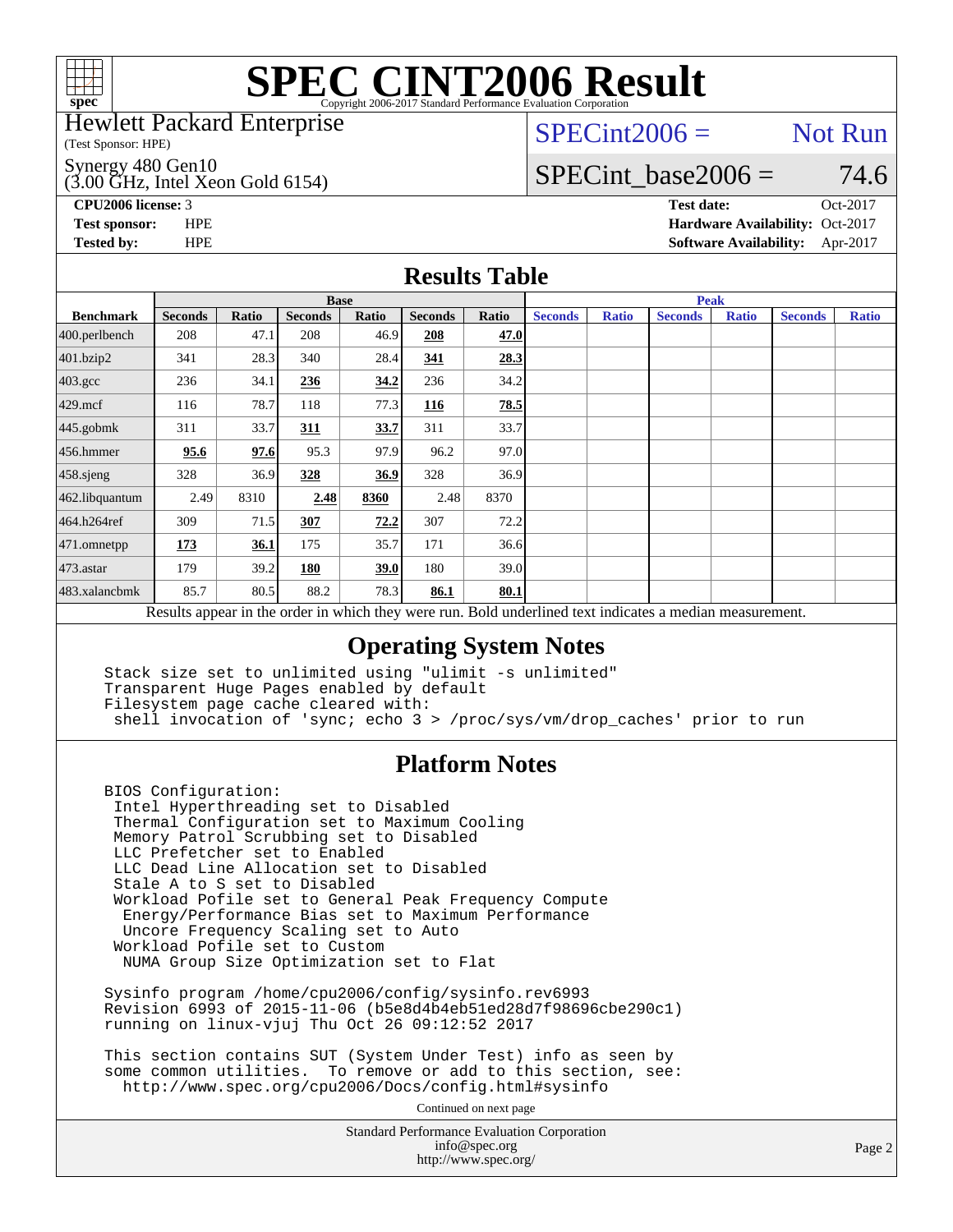

Hewlett Packard Enterprise

(Test Sponsor: HPE)

 $SPECint2006 =$  Not Run

(3.00 GHz, Intel Xeon Gold 6154) Synergy 480 Gen10

# SPECint base2006 =  $74.6$

**[CPU2006 license:](http://www.spec.org/auto/cpu2006/Docs/result-fields.html#CPU2006license)** 3 **[Test date:](http://www.spec.org/auto/cpu2006/Docs/result-fields.html#Testdate)** Oct-2017 **[Test sponsor:](http://www.spec.org/auto/cpu2006/Docs/result-fields.html#Testsponsor)** HPE **[Hardware Availability:](http://www.spec.org/auto/cpu2006/Docs/result-fields.html#HardwareAvailability)** Oct-2017 **[Tested by:](http://www.spec.org/auto/cpu2006/Docs/result-fields.html#Testedby)** HPE **[Software Availability:](http://www.spec.org/auto/cpu2006/Docs/result-fields.html#SoftwareAvailability)** Apr-2017

### **[Platform Notes \(Continued\)](http://www.spec.org/auto/cpu2006/Docs/result-fields.html#PlatformNotes)**

Standard Performance Evaluation Corporation [info@spec.org](mailto:info@spec.org) <http://www.spec.org/> From /proc/cpuinfo model name : Intel(R) Xeon(R) Gold 6154 CPU @ 3.00GHz 2 "physical id"s (chips) 36 "processors" cores, siblings (Caution: counting these is hw and system dependent. The following excerpts from /proc/cpuinfo might not be reliable. Use with caution.) cpu cores : 18 siblings : 18 physical 0: cores 0 1 2 3 4 8 9 10 11 16 17 18 19 20 24 25 26 27 physical 1: cores 0 1 2 3 4 8 9 10 11 16 17 18 19 20 24 25 26 27 cache size : 25344 KB From /proc/meminfo MemTotal: 395928244 kB<br>HugePages Total: 0 HugePages\_Total: 0 Hugepagesize: 2048 kB /usr/bin/lsb\_release -d SUSE Linux Enterprise Server 12 SP2 From /etc/\*release\* /etc/\*version\* SuSE-release: SUSE Linux Enterprise Server 12 (x86\_64) VERSION = 12 PATCHLEVEL = 2 # This file is deprecated and will be removed in a future service pack or release. # Please check /etc/os-release for details about this release. os-release: NAME="SLES" VERSION="12-SP2" VERSION\_ID="12.2" PRETTY\_NAME="SUSE Linux Enterprise Server 12 SP2" ID="sles" ANSI\_COLOR="0;32" CPE\_NAME="cpe:/o:suse:sles:12:sp2" uname -a: Linux linux-vjuj 4.4.21-69-default #1 SMP Tue Oct 25 10:58:20 UTC 2016 (9464f67) x86\_64 x86\_64 x86\_64 GNU/Linux run-level 3 Oct 26 09:09 SPEC is set to: /home/cpu2006<br>Filesystem Type Size Type Size Used Avail Use% Mounted on<br>xfs 852G 44G 809G 6% /home /dev/sda4 xfs 852G 44G 809G 6% /home Additional information from dmidecode: Warning: Use caution when you interpret this section. The 'dmidecode' program reads system data which is "intended to allow hardware to be accurately Continued on next page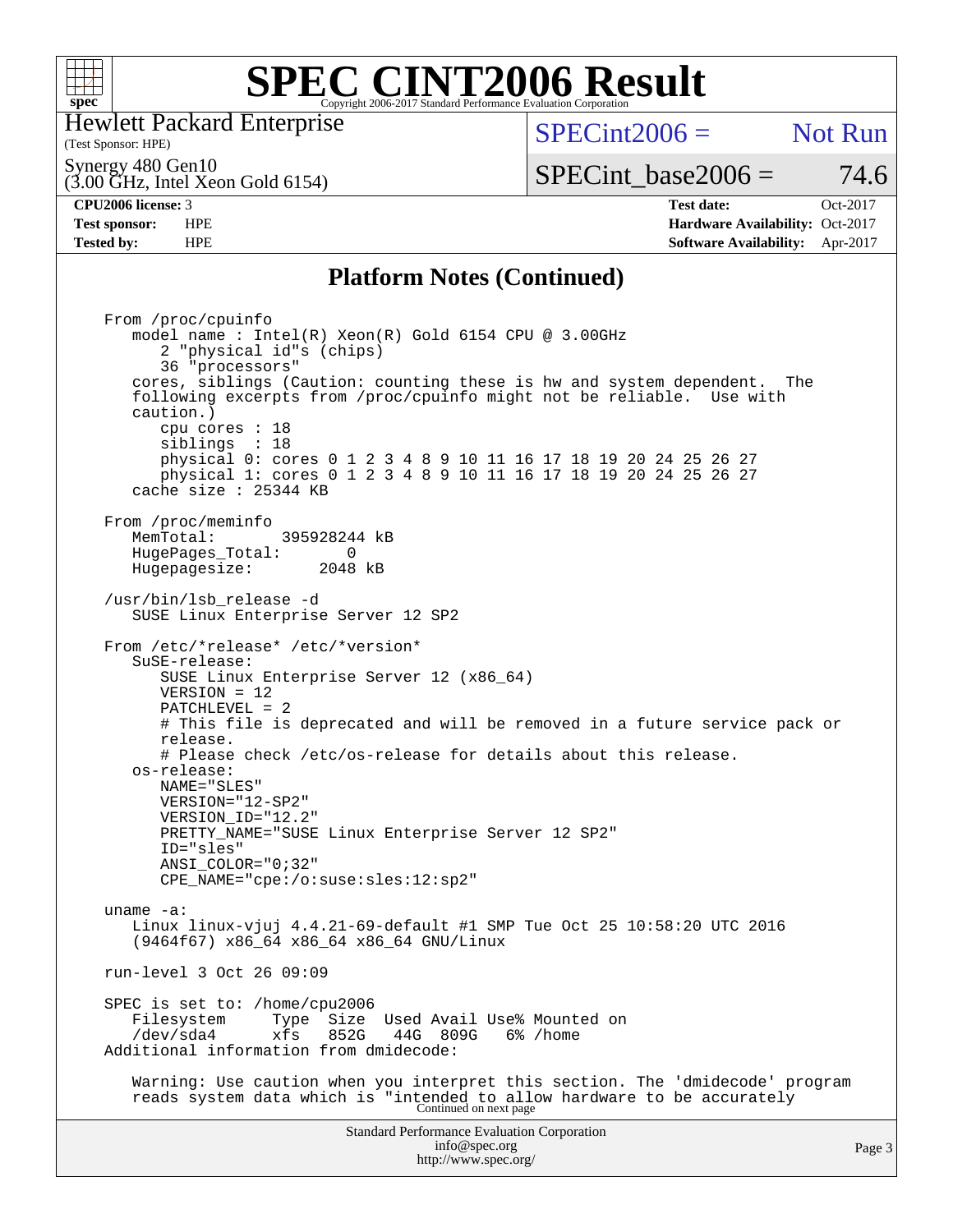

Hewlett Packard Enterprise

(Test Sponsor: HPE)

 $SPECint2006 =$  Not Run

(3.00 GHz, Intel Xeon Gold 6154) Synergy 480 Gen10

SPECint base2006 =  $74.6$ **[CPU2006 license:](http://www.spec.org/auto/cpu2006/Docs/result-fields.html#CPU2006license)** 3 **[Test date:](http://www.spec.org/auto/cpu2006/Docs/result-fields.html#Testdate)** Oct-2017

**[Test sponsor:](http://www.spec.org/auto/cpu2006/Docs/result-fields.html#Testsponsor)** HPE **[Hardware Availability:](http://www.spec.org/auto/cpu2006/Docs/result-fields.html#HardwareAvailability)** Oct-2017 **[Tested by:](http://www.spec.org/auto/cpu2006/Docs/result-fields.html#Testedby)** HPE **[Software Availability:](http://www.spec.org/auto/cpu2006/Docs/result-fields.html#SoftwareAvailability)** Apr-2017

#### **[Platform Notes \(Continued\)](http://www.spec.org/auto/cpu2006/Docs/result-fields.html#PlatformNotes)**

 determined", but the intent may not be met, as there are frequent changes to hardware, firmware, and the "DMTF SMBIOS" standard.

 BIOS HPE I42 09/27/2017 Memory: 24x UNKNOWN NOT AVAILABLE 16 GB 2 rank 2666 MHz

(End of data from sysinfo program)

#### **[General Notes](http://www.spec.org/auto/cpu2006/Docs/result-fields.html#GeneralNotes)**

Environment variables set by runspec before the start of the run:  $KMP$  AFFINITY = "granularity=fine, compact" LD\_LIBRARY\_PATH = "/home/cpu2006/lib/ia32:/home/cpu2006/lib/intel64:/home/cpu2006/sh10.2" OMP\_NUM\_THREADS = "36"

 Binaries compiled on a system with 1x Intel Core i7-4790 CPU + 32GB RAM memory using Redhat Enterprise Linux 7.2

### **[Base Compiler Invocation](http://www.spec.org/auto/cpu2006/Docs/result-fields.html#BaseCompilerInvocation)**

[C benchmarks](http://www.spec.org/auto/cpu2006/Docs/result-fields.html#Cbenchmarks): [icc -m64](http://www.spec.org/cpu2006/results/res2017q4/cpu2006-20171031-50449.flags.html#user_CCbase_intel_icc_64bit_bda6cc9af1fdbb0edc3795bac97ada53)

[C++ benchmarks:](http://www.spec.org/auto/cpu2006/Docs/result-fields.html#CXXbenchmarks) [icpc -m64](http://www.spec.org/cpu2006/results/res2017q4/cpu2006-20171031-50449.flags.html#user_CXXbase_intel_icpc_64bit_fc66a5337ce925472a5c54ad6a0de310)

### **[Base Portability Flags](http://www.spec.org/auto/cpu2006/Docs/result-fields.html#BasePortabilityFlags)**

 400.perlbench: [-DSPEC\\_CPU\\_LP64](http://www.spec.org/cpu2006/results/res2017q4/cpu2006-20171031-50449.flags.html#b400.perlbench_basePORTABILITY_DSPEC_CPU_LP64) [-DSPEC\\_CPU\\_LINUX\\_X64](http://www.spec.org/cpu2006/results/res2017q4/cpu2006-20171031-50449.flags.html#b400.perlbench_baseCPORTABILITY_DSPEC_CPU_LINUX_X64) 401.bzip2: [-DSPEC\\_CPU\\_LP64](http://www.spec.org/cpu2006/results/res2017q4/cpu2006-20171031-50449.flags.html#suite_basePORTABILITY401_bzip2_DSPEC_CPU_LP64) 403.gcc: [-DSPEC\\_CPU\\_LP64](http://www.spec.org/cpu2006/results/res2017q4/cpu2006-20171031-50449.flags.html#suite_basePORTABILITY403_gcc_DSPEC_CPU_LP64) 429.mcf: [-DSPEC\\_CPU\\_LP64](http://www.spec.org/cpu2006/results/res2017q4/cpu2006-20171031-50449.flags.html#suite_basePORTABILITY429_mcf_DSPEC_CPU_LP64) 445.gobmk: [-DSPEC\\_CPU\\_LP64](http://www.spec.org/cpu2006/results/res2017q4/cpu2006-20171031-50449.flags.html#suite_basePORTABILITY445_gobmk_DSPEC_CPU_LP64) 456.hmmer: [-DSPEC\\_CPU\\_LP64](http://www.spec.org/cpu2006/results/res2017q4/cpu2006-20171031-50449.flags.html#suite_basePORTABILITY456_hmmer_DSPEC_CPU_LP64) 458.sjeng: [-DSPEC\\_CPU\\_LP64](http://www.spec.org/cpu2006/results/res2017q4/cpu2006-20171031-50449.flags.html#suite_basePORTABILITY458_sjeng_DSPEC_CPU_LP64) 462.libquantum: [-DSPEC\\_CPU\\_LP64](http://www.spec.org/cpu2006/results/res2017q4/cpu2006-20171031-50449.flags.html#suite_basePORTABILITY462_libquantum_DSPEC_CPU_LP64) [-DSPEC\\_CPU\\_LINUX](http://www.spec.org/cpu2006/results/res2017q4/cpu2006-20171031-50449.flags.html#b462.libquantum_baseCPORTABILITY_DSPEC_CPU_LINUX) 464.h264ref: [-DSPEC\\_CPU\\_LP64](http://www.spec.org/cpu2006/results/res2017q4/cpu2006-20171031-50449.flags.html#suite_basePORTABILITY464_h264ref_DSPEC_CPU_LP64) 471.omnetpp: [-DSPEC\\_CPU\\_LP64](http://www.spec.org/cpu2006/results/res2017q4/cpu2006-20171031-50449.flags.html#suite_basePORTABILITY471_omnetpp_DSPEC_CPU_LP64) 473.astar: [-DSPEC\\_CPU\\_LP64](http://www.spec.org/cpu2006/results/res2017q4/cpu2006-20171031-50449.flags.html#suite_basePORTABILITY473_astar_DSPEC_CPU_LP64) 483.xalancbmk: [-DSPEC\\_CPU\\_LP64](http://www.spec.org/cpu2006/results/res2017q4/cpu2006-20171031-50449.flags.html#suite_basePORTABILITY483_xalancbmk_DSPEC_CPU_LP64) [-DSPEC\\_CPU\\_LINUX](http://www.spec.org/cpu2006/results/res2017q4/cpu2006-20171031-50449.flags.html#b483.xalancbmk_baseCXXPORTABILITY_DSPEC_CPU_LINUX)